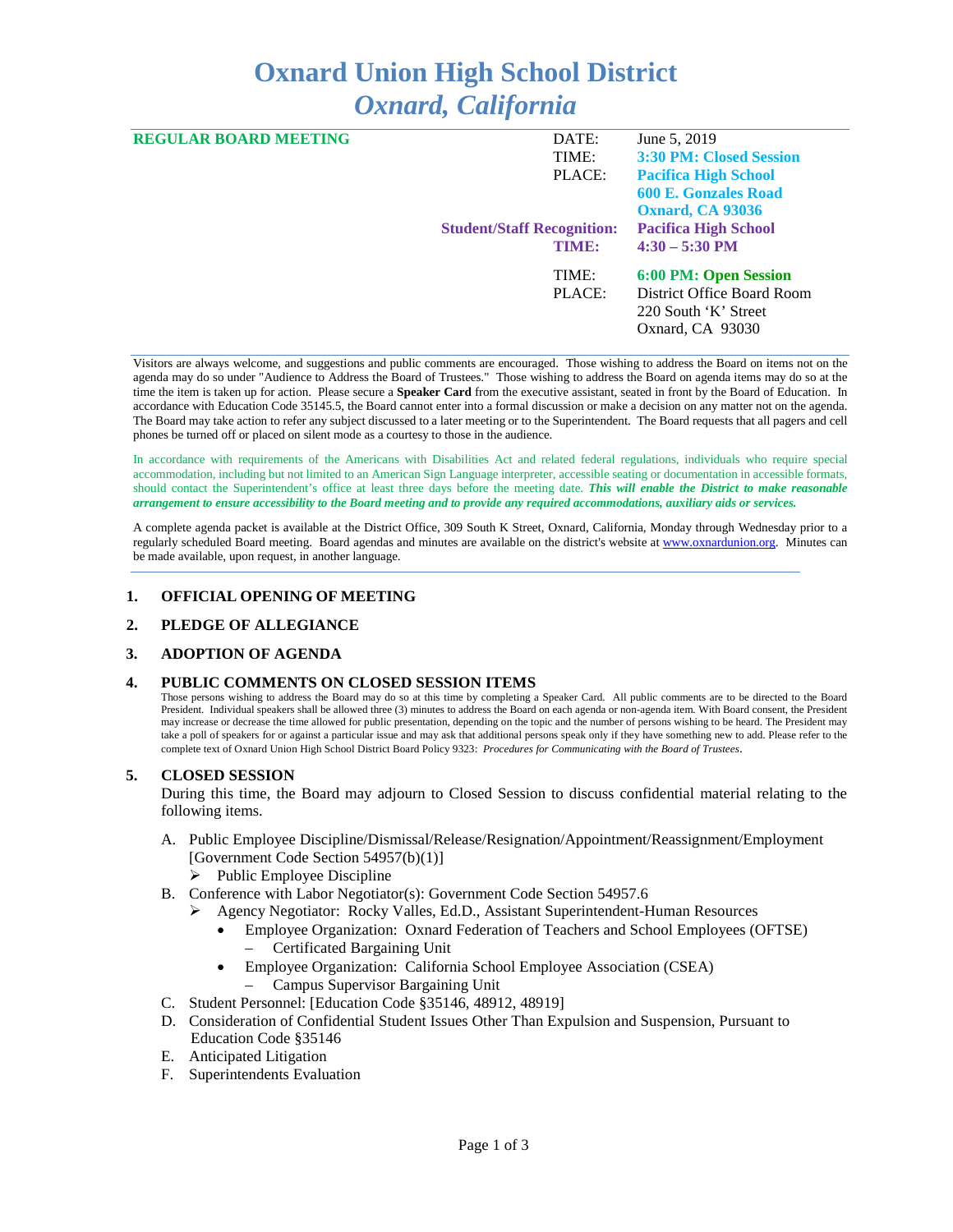#### Board Meeting Agenda June 5, 2019

G. Conference with Real Property Negotiator (Govt. Code § 54956.8)

 PROPERTY: 50-acres of 107.25 acres located at or near 1825 Camino del Sol, Oxnard, CA (southeast corner of N. Rose Ave. and Cesar Chavez Dr.) Ventura County Assessor Parcel No. 214-0- 020-595

AGENCY NEGOTIATOR: Jeff Weinstein, Assistant Superintendent Business Services and Dr. Joel Kirschenstein, Consultant Sage Realty Group Inc.

NEGOTIATING PARTIES: Brian Edward Maulhardt, as Trustee of the Brian Edward Maulhardt Children's Support Trust

UNDER NEGOTIATION: Price and terms of payment

H. Conference with Real Property Negotiator (Govt. Code § 54956.8)

PROPERTY: Multiple District-owned parcels, including: (1) Bell Ranch Property, Assessor Parcel No. ("APN") 156-0-180-385, Camarillo, California; (2) South of Oxnard High School, APN 183- 0-030-180; (3) District Office Campus, 220, 309, and 315 South K Street, Oxnard, CA, APNs 202- 0-010-630 & -740; (4) Hueneme Road Adult School, 527 W Hueneme Road, Oxnard, CA, APN 222-0-082-625; (5) 280 and 300 Skyway Drive, Camarillo, CA, APN 230-0-130-105; and (6) 15 Stearman Street, Camarillo, CA, APN 230-0-130-115; and (7) 1101 West 2nd Street, Oxnard, APN 202-0-233-355

AGENCY NEGOTIATOR: Jeff Weinstein, Assistant Superintendent Business Services and Dr. Joel Kirschenstein, Consultant Sage Realty Group Inc. NEGOTIATING PARTIES: To be determined UNDER NEGOTIATION: Price and terms of payment.

# **6. RECOGNITION – PACIFICA HIGH SCHOOL**

- 2019 Valedictorians, Salutatorians, Top Scholars, and Scholarship Recipients
- $\triangleright$  Staff Recognition

# **7. RECONVENE IN PUBLIC: REPORT ON CLOSED SESSION ACTION**

#### **8. PUBLIC COMMENTS TO ADDRESS THE BOARD OF TRUSTEES**

Those persons wishing to address the Board may do so at this time by completing a Speaker Card. All public comments are to be directed to the Board President. Individual speakers shall be allowed three (3) minutes to address the Board on each agenda or non-agenda item. With Board consent, the President may increase or decrease the time allowed for public presentation, depending on the topic and the number of persons wishing to be heard. The President may take a poll of speakers for or against a particular issue and may ask that additional persons speak only if they have something new to add. Please refer to the complete text of Oxnard Union High School District Board Policy 9323: *Procedures for Communicating with the Board of Trustees.*

#### **9. SUPERINTENDENT'S REPORT**

#### **10. STUDENT REPRESENTATIVE TO THE BOARD – MARITZA SALCEDO**

#### **11. STAFF REPORTS**

 $\triangleright$  Student Support Services – Counseling & Student Intervention Specialists

#### **12. CONSENT CALENDAR**

#### **Business Services**

- **A.** Consideration of Approval of Donations, May 7-21, 2019
- **B.** Consideration of Approval of Purchase Orders and Direct Pays, May 1-24, 2019
- **C.** Consideration of Approval to Award Contract to P&R Paper Supply Company for Paper Products for Nutrition Services
- **D.** Consideration of Approval to Award Architect Contract to Flewelling & Moody, Inc. for Design on New HVAC at CIHS, HHS, RMHS
- **E.** Consideration of Approval of Authorization of Signatures
- **F.** Consideration of Adoption of Resolutions for Fiscal Year 2019-2020: No. 19-28, Temporary Loans Between District Funds; No. 19-29, Appropriation Transfers; No. 19-30, Authorization for Budget Transfers; No. 19-31, To Authorize the District to Borrow Funds for Immediate Requirements; and No. 19-32, Inter/Intra Fund Transfers